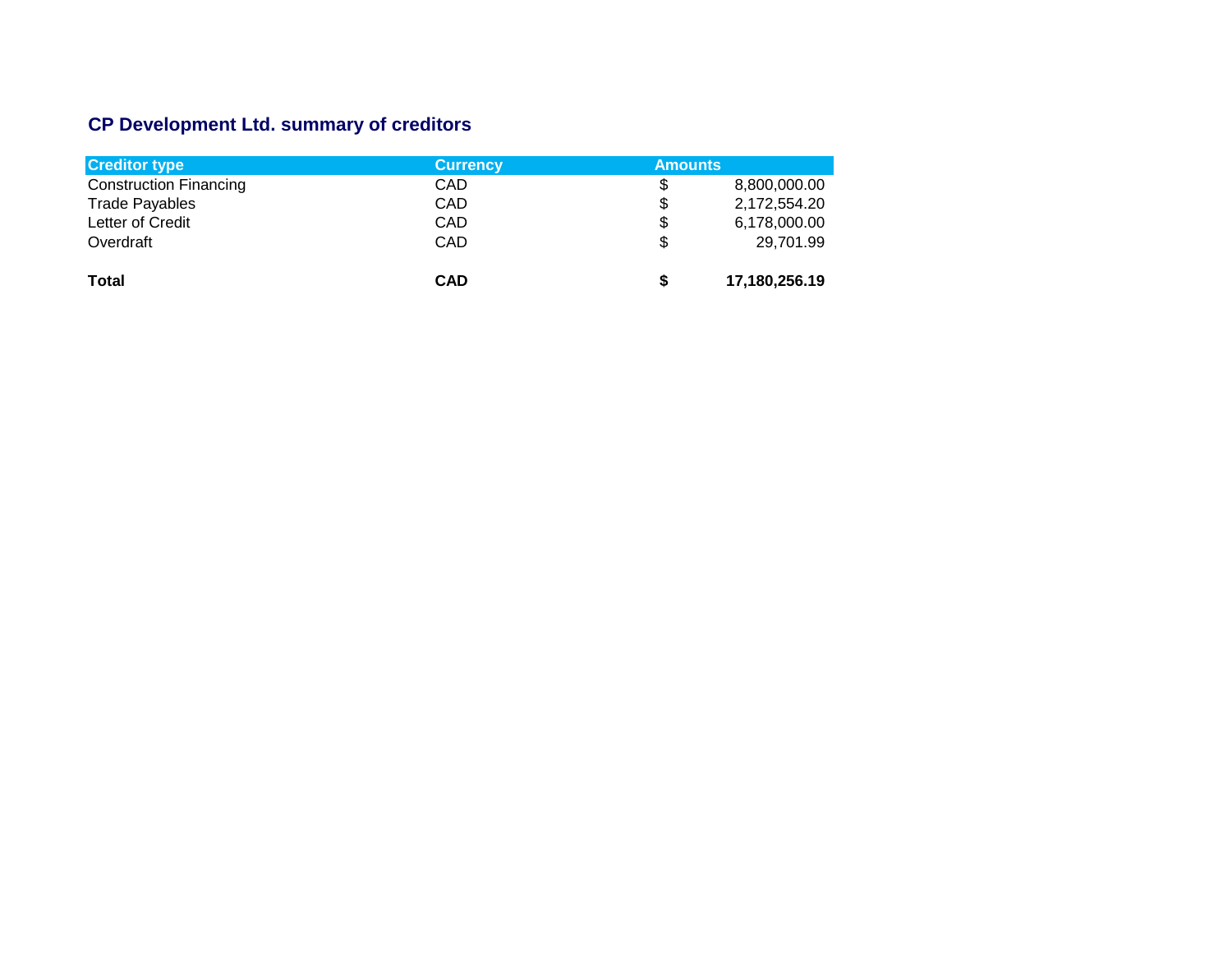# **CP Development Ltd. Mortgage**

| <b>Creditor</b>         | Currency Amount |                 | <b>Address</b>                   |                     |
|-------------------------|-----------------|-----------------|----------------------------------|---------------------|
| <b>HSBC Bank Canada</b> | CAD             |                 | \$8,800,000.00 407-8th Avenue SW | Calgary, AB T2P 1E5 |
| Total                   | <b>CAD</b>      | \$ 8.800,000,00 |                                  |                     |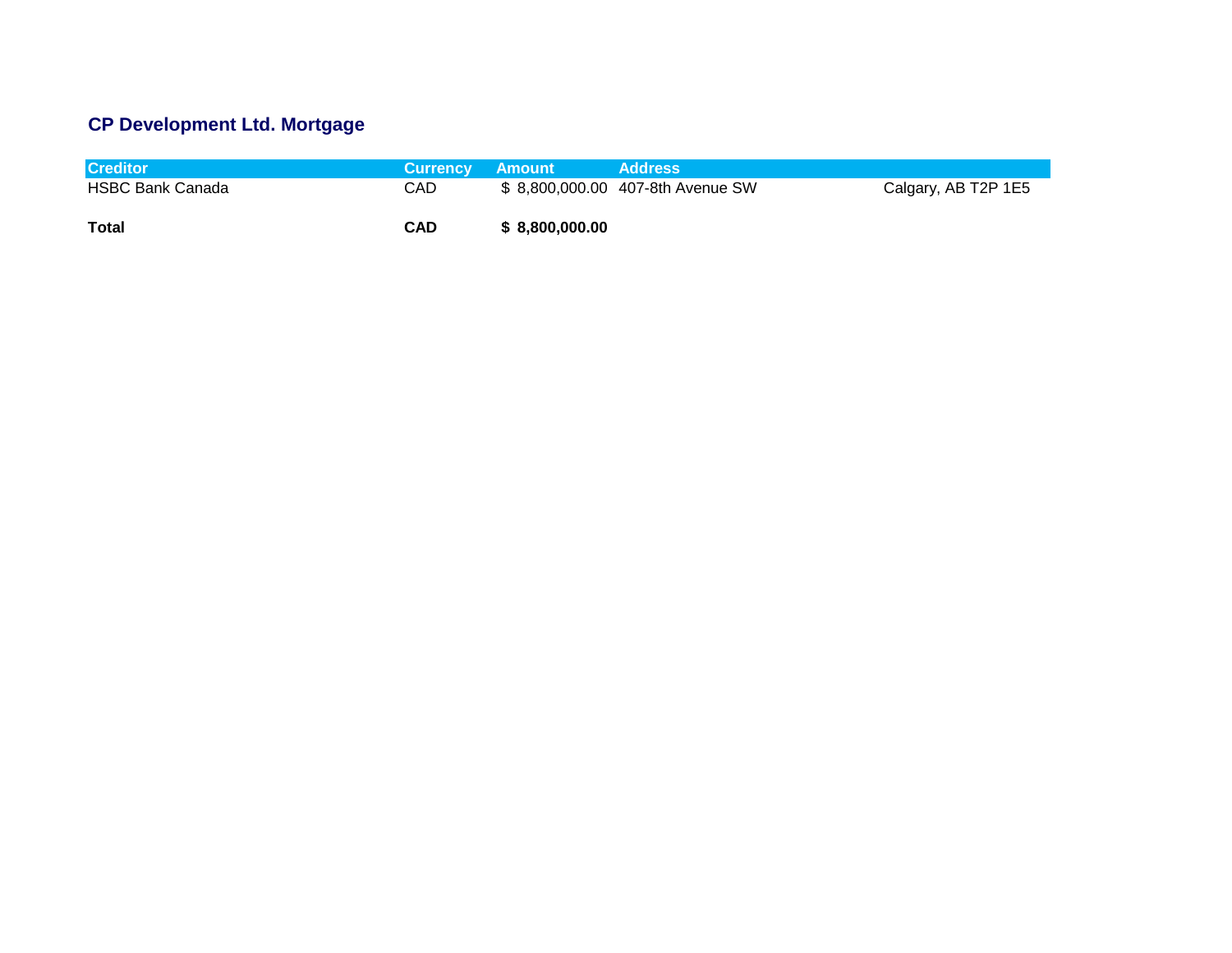## **CP Development Ltd. Trade Payables**

| <b>Supplier</b>                         | <b>Currency</b> | <b>Amount</b> |              | <b>Address</b>                                                                                   |
|-----------------------------------------|-----------------|---------------|--------------|--------------------------------------------------------------------------------------------------|
| Homburg Insurance Company Ltd.          | CAD             | \$            |              | 1,694.00 1741 Brunswick Street, Suite 100, Halifax, NS B3J 3X8                                   |
| All Systems Contracting Calgary Inc.    | CAD             | \$            |              | 6,695.80 3633 - 8th Street SE, Calgary, AB T2G 3A5                                               |
| Hilti Canada Corporation                | CAD             | \$            |              | 902.49 6790 Centry Ave. Suite 300, Mississauga, ON L5N 2V8                                       |
| Home Depot                              | CAD             | \$            |              | 78.65 P.O. Box 4609, Stn. A, Toronto, ON M5W 4Z5                                                 |
| <b>CP Construction Corporation</b>      | CAD             | \$            |              | 129,347.07 175 4639 Manhattan Rd. SE, Calgary, AB T2G 4B3                                        |
| <b>KBM Commercial Floor Coverings</b>   | CAD             | \$            |              | 5,721.70 1260 - 26 Avenue SE, Calgary, AB T2G 5S2                                                |
| Tuscany Drywall Limited Partnership     | CAD             | \$            |              | 7,761.02 4 Industry Way SE, Calgary, AB T3S 0A2                                                  |
| McCaw Environmental Protection Alberta  | CAD             | \$            |              | 9,106.13 90 Evansbrooke Park NW, Calgary, AB T3P 1E4                                             |
| Unispray Irrigation Systems Ltd.        | CAD             | \$            |              | 3,120.60 940 Lake Christina Way S.E., Calgary, AB T2J 2R3                                        |
| Cushman & Wakefield LePage Inc.         | CAD             | \$            |              | 1,395.87 Valuation & Advisory, Attn: M. Aleman, 33 Yonge Street, Suite 1000, Toronto, ON M5E 1S9 |
| Homburg Canada Inc.                     | CAD             | \$            |              | 1,042,224.31 1741 Brunswick St Halifax, NS B3J 3X8                                               |
| RGO Office Product Partnership          | CAD             | \$            |              | 723.24 100, 229 33rd Street, NE, Calgary, AB T2A 4Y6                                             |
| Skyline Roofing Ltd.                    | CAD             | \$            |              | 4,278.75 $\#$ 261185 Wagon Wheel Way, Rocky View, AB T4A 0E2                                     |
| Trains Lawn Care Services Ltd.          | CAD             | \$            |              | 853.13 132-250 Shawville Blvd SE, PO Box 198, Calgary, AB T2Y 2Z7                                |
| Tri / Jay Electric Ltd.                 | CAD             | \$            |              | 32,191.60 2715a Centre Street, Calgary, AB T2E 2V5                                               |
| Greenlife Landscaping (1995) Ltd.       | CAD             | \$            |              | 34,551.23 Bay #6, 4429 - 6 Street NE, Calgary, AB T2E 3Z8                                        |
| Kindersley Management Corporation       | CAD             | \$            |              | 129,372.77 175, 4639 Manhattan Road SE, Calgary, AB T2G 4B3                                      |
| Lafarge Canada Inc.                     | CAD             | \$            |              | 124,952.82 PO Box 2532, Station M, Calgary, AB T2P 5P9                                           |
| Parlee McLaws LLP                       | CAD             | \$            |              | 4,135.32 3400 Petro-Canada Centre, 150 - 6 Avenue SW, Calgary, AB T2P 3Y7                        |
| Kindersley Contracting Ltd.             | CAD             | \$            |              | 124, 125. 49 175 4639 Manhattan Road SE, Calgary, AB T2G 4B3                                     |
| Kindersley Leasing Corporation          | CAD             | \$            |              | 4,200.00 175 - 4639 Manhattan Road SE, Calgary, AB T2G 4B3                                       |
| Giusti Group Limited Partnership        | CAD             | \$            |              | 17,035.38 # 4 Industry Way SE, Calgary, AB T3S 0A2                                               |
| IB Jensen Masonry Ltd.                  | CAD             | \$            |              | 7,938.00 3632 Manchester Rd. SE, Calgary, AB T2G 3Z5                                             |
| National Neon Displays Ltd.             | CAD             | \$            |              | 1,402.80 #12, 1115 - 48th Avenue SE, Calgary, AB T2G 2A7                                         |
| <b>Custom Electric</b>                  | CAD             | \$            |              | 11,196.79 1725 27th Ave. NE, Calgary, AB T2E 7E1                                                 |
| D. C. M. Mechanical Ltd.                | CAD             | \$            |              | 276,361.04 6335 - 10 St. S.E., Calgary, AB T2H 2Z9                                               |
| Dominion Protection Services Ltd.       | CAD             | \$            |              | 10,790.85 Suite 247, 1935 32nd Ave NE, Calgary, AB T2E 7C8                                       |
| <b>EBA Engineering Consultants Ltd.</b> | CAD             | \$            |              | 2,938.89 Riverbend Atrium One, Calgary, AB T2C 2X5                                               |
| Fin - Wall Site Services Ltd.           | CAD             | \$            |              | 119.02 #112, 2850 - 107 Avenue S.E., Calgary, AB T2Z 3RZ                                         |
| Calibre Coatings Ltd.                   | CAD             | \$            |              | 5,393.22 6224 29 Street SE, Calgary, AB T2C 1W3                                                  |
| City of Calgary                         | CAD             | \$            |              | 206.64 P.O. Box 2100, Station M, Calgary, AB T2P 2M5                                             |
| 1093209 Alberta Limited                 | CAD             | \$            |              | 45,813.60 64 Oakmount way SE, Calgary, AB T2V4Y1                                                 |
| Absolute Fire Stopping Inc.             | CAD             | \$            |              | 152.15 3545 - 32nd Ave N.E., Suite 842, Calgary, AB T1Y 6M6                                      |
| AccuSpace Measuring Services Inc.       | CAD             | \$            |              | 4,907.10 #2B, 20 - 34th Avenue SW, Calgary, AB T2S 2Z2                                           |
| <b>BEC Woodcraft</b>                    | CAD             | \$            |              | 44,567.25 8600 - 34th Avenue SE, Calgary, AB T1X 0L6                                             |
| Bennett Glass Ltd.                      | CAD             | \$            |              | 1,232.18 #14, 2305 - 52 Avenue S.E., Calgary, AB T2C 4X7                                         |
| <b>Business in Calgary</b>              | CAD             | \$            |              | 11,355.75 1025, 101 - 6 Avenue SW, Calgary, AB T2P 3P4                                           |
| Calgary Custom Concrete Ltd.            | CAD             | \$            |              | 962.33 10131 Hidden Valley Drive NW, Calgary, AB T3A 5C9                                         |
| CalPol General Painting Ltd.            | CAD             | \$            |              | 2,300.00 Box 72177, RPO Glenmore landing, 1600 - 90 Ave SW, Calgary, AB T2V 5H9                  |
| Attivo Glass & Contracting Ltd.         | CAD             | \$            |              | 4,500.00 #7 2316 27 Ave NE, Calgary, AB T2E 7A7                                                  |
| Gypsum Drywall (Southern) Ltd.          | CAD             | \$            |              | 42,070.43 Box 177, De Winton, AB TOL 0X0                                                         |
| JNA Mechanical Ltd.                     | CAD             | \$            |              | 7,722.04 383 Coventry Road N.E., Calgary, AB T3K 5N2                                             |
| Cheap Hauling Ltd.                      | CAD             | \$            |              | 5,013.75 Box 10, Site 3, RR 1, High River, AB T1V 1N1                                            |
| <b>Total Firestop</b>                   | CAD             | \$            |              | 1,143.00 1023, 31 Jamieson Avenue, Red Deer, AB T4P 0J1                                          |
| Total                                   | <b>CAD</b>      | \$            | 2,172,554.20 |                                                                                                  |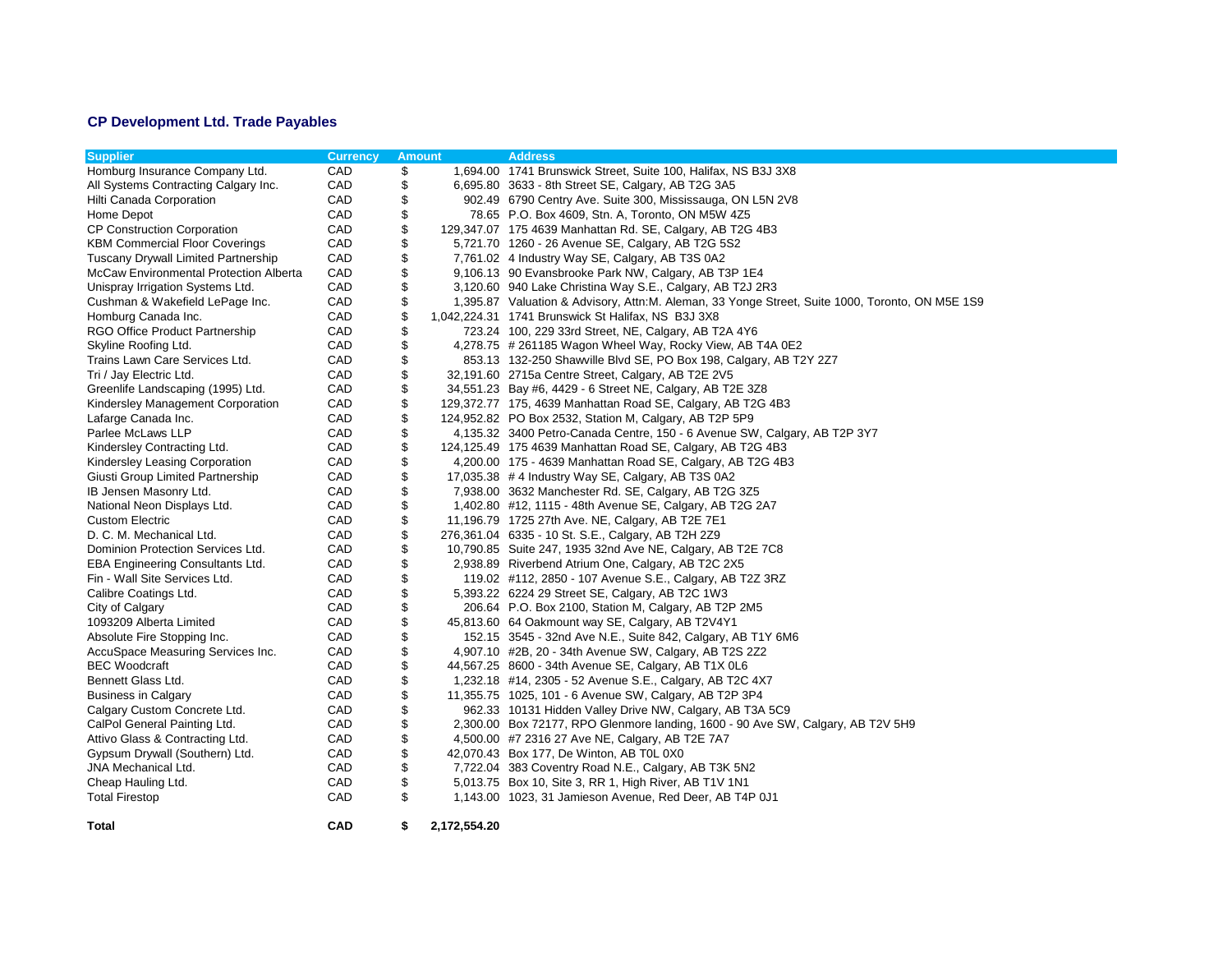## **CP Development Ltd. Letters of Credit**

| <b>Creditor</b>         | vpe                   | <b>Currency Amount</b> |                | Address                                       |          |        |         |
|-------------------------|-----------------------|------------------------|----------------|-----------------------------------------------|----------|--------|---------|
| <b>HSBC Bank Canada</b> | LOC - City of Calgary | CAD                    |                | \$6,178,000.00 2001 McGill College, suite 300 | Montreal | Quebec | H3A 1G1 |
|                         |                       |                        |                |                                               |          |        |         |
| <b>Total</b>            |                       | <b>CAD</b>             | \$6,178,000.00 |                                               |          |        |         |